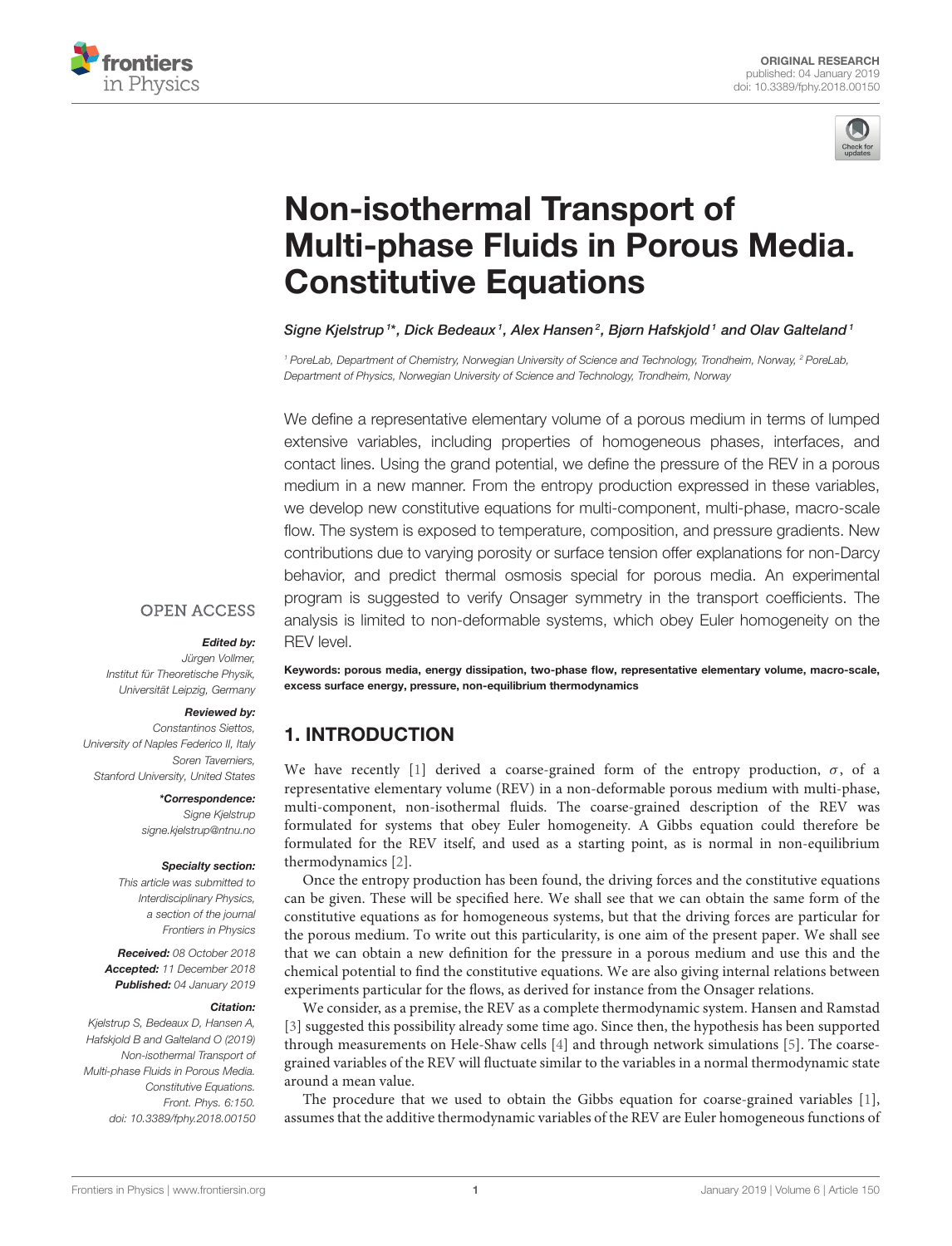order one. We give first a brief review of the procedure that defines the basis set of thermodynamic variables (section 2.1). The consequences for the chemical potential and the pressure in the context of porous media is next described (sections 2.2, 2.3). A new definition of the pressure is proposed in section 2.3.

The constitutive equations that follow from the new set of variables, allow us to revisit previously published experimental results. We shall see, for instance, that they can explain deviations from Darcy's law. Such deviations have been observed for small volume flows, also for single fluids like water and water solutions [\[6–](#page-9-5)[10\]](#page-9-6). Thresholds and/or deviations from straight lines in plots of flow vs. the overall pressure difference, have been reported. Boersma et al. [\[8\]](#page-9-7) found a dependency of such a threshold on the average pore radius,  $\bar{r}$ , for flow in a porous medium made of glass-beads. The observations have, as of yet, no final explanation. When dealing with immiscible fluids, Tallakstad et al. [\[11\]](#page-9-8) observed a dependence of the flow rate on the square of the pressure difference under steady-state flow conditions. Sinha and Hansen [\[12\]](#page-10-0) attributed this square dependence to a change in the conductivity, arising from the successive opening of pores due to the mobilization of interfaces when the pressure difference across the sample is increased. The explanation was supported by a mean-field calculation and numerical experiments with a network model. Sinha et al. [\[10\]](#page-9-6) followed up the original Tallakstad study, done in a twodimensional model porous medium, both experimentally and computationally in three-dimensional porous media, with the same result.

There is not only a need to better understand deviations from Darcy's law for volume transport. Other driving forces than those related to the pressure difference, are also relevant to porous media transport. Counter-current transport of components can lead to gradients in composition (chemical potential) or chemical driving forces. Injection of cold seawater into a warm hydrocarbon reservoir can create thermal driving forces. This leads to thermal diffusion. The separation of components in a temperature gradient is an example of the Soret effect [\[13\]](#page-10-1). A temperature gradient may also lead to a pressure gradient, a phenomenon called thermal osmosis. These effects are not much studied in porous media, see [\[14\]](#page-10-2) for a review on membranes. There are, for instance, contradictory findings in the literature with respect to the impact of the porous medium on thermal diffusion. Costeseque et al. [\[15\]](#page-10-3) found that the porous medium had no significant effect on the Soret coefficient, as determined with a horizontal thermodiffusion cell (although the component diffusion was slower in the porous medium). On the other hand, Colombani et al. [\[16\]](#page-10-4) found by molecular dynamics simulations that both the porosity and the wettability of the porous medium had an effect on the Soret coefficient. The presence of a porous matrix had an impact on the flow pattern and therefore the Soret coefficient according to Davarzani et al. [\[17\]](#page-10-5). The role of a thermal driving force is therefore at best unclear. A better understanding of its role could be important. An emerging concept for water cleaning is, for instance, based on thermal osmosis [\[18\]](#page-10-6). This process could help produce clean water using industrial and natural heat sources, a very important topic in the world today.

It is thus an open question in porous media theory, how driving forces like the ones mentioned interact, and how the porous medium makes these interactions special [\[17\]](#page-10-5). It is therefore also the aim of this work to clarify the coupling that can take place due to some central forces, by constructing a non-equilibrium thermodynamic theory, particular for porous media.

The paper is structured as follows. Section 2 gives first a brief repetition of the variables used to obtain the coarse-grained Gibbs equation and the corresponding entropy production [\[1\]](#page-9-0). As before, the analysis applies to systems that obeys Euler homogeneity of the first order. We restrict ourselves to nondeformable media, and systems with a constant ratio of fluid surface area to volume (no film formation). For such systems we proceed to find expressions for the chemical potential and the pressure in the context of non-deformable porous media, cf. sections 2.2, 2.3. We intend to extend the theory to deformable media later.

The expression for the entropy production with these variables is detailed in section 3. The driving forces, due to temperature -, pressure -, and chemical potential gradients, are specified in section 4. They obtain new contributions compared to their normal form in homogeneous systems. In the last section 5, we detail specific cases of component and volume flow in combination with heat transport. An experimental program is suggested in the end to verify Onsager symmetry in the transport coefficients.

### 2. THERMODYNAMIC VARIABLES FOR THE REV

### 2.1. The Basis Set of Variables

The central concept in this analysis is the representative elementary volume; the REV [\[19,](#page-10-7) [20\]](#page-10-8). Its characteristic size, l, is small compared to the size (length) of the full system, L, but large compared to the characteristic pore length and diameter. An illustration of the REV is given by the squares in **[Figure 1](#page-2-0)**. The REV (square) consists of several phases and components. The problem is to find the representation on the larger scale. For each point in the porous system, represented by a (blue) dot in **[Figure 1](#page-2-0)**, Kjelstrup et al. [\[1\]](#page-9-0) used the REV around the dot to obtain the variables of the REV ( $U^{REV}$ ,  $S^{REV}$ ,  $V^{REV}$ ,  $M_i^{REV}$ ). The variables were given superscript REV to indicate that they constituted the only independent variables of the REV. From the Euler homogeneity of these variables, the possibility followed to define the temperature, pressure, and chemical potentials of the REV,  $(T, p, \mu_i)$ . We refer to Kjelstrup et al. [\[1\]](#page-9-0) and to **[Tables A1–A3](#page-11-0)** in the Appendix for further details, terminology and symbols.

The value of each of these REV-variables was obtained as a sum of contributions from each phase, interface and three-phase contact line present [\[19,](#page-10-7) [20\]](#page-10-8). The contributions are pore-scale variables; they are not independent variables on the macro-scale. To assume Euler homogeneity, means to assume that a REV of the double size, for example, has double the energy, entropy, and mass, as well as double the surface areas and double the line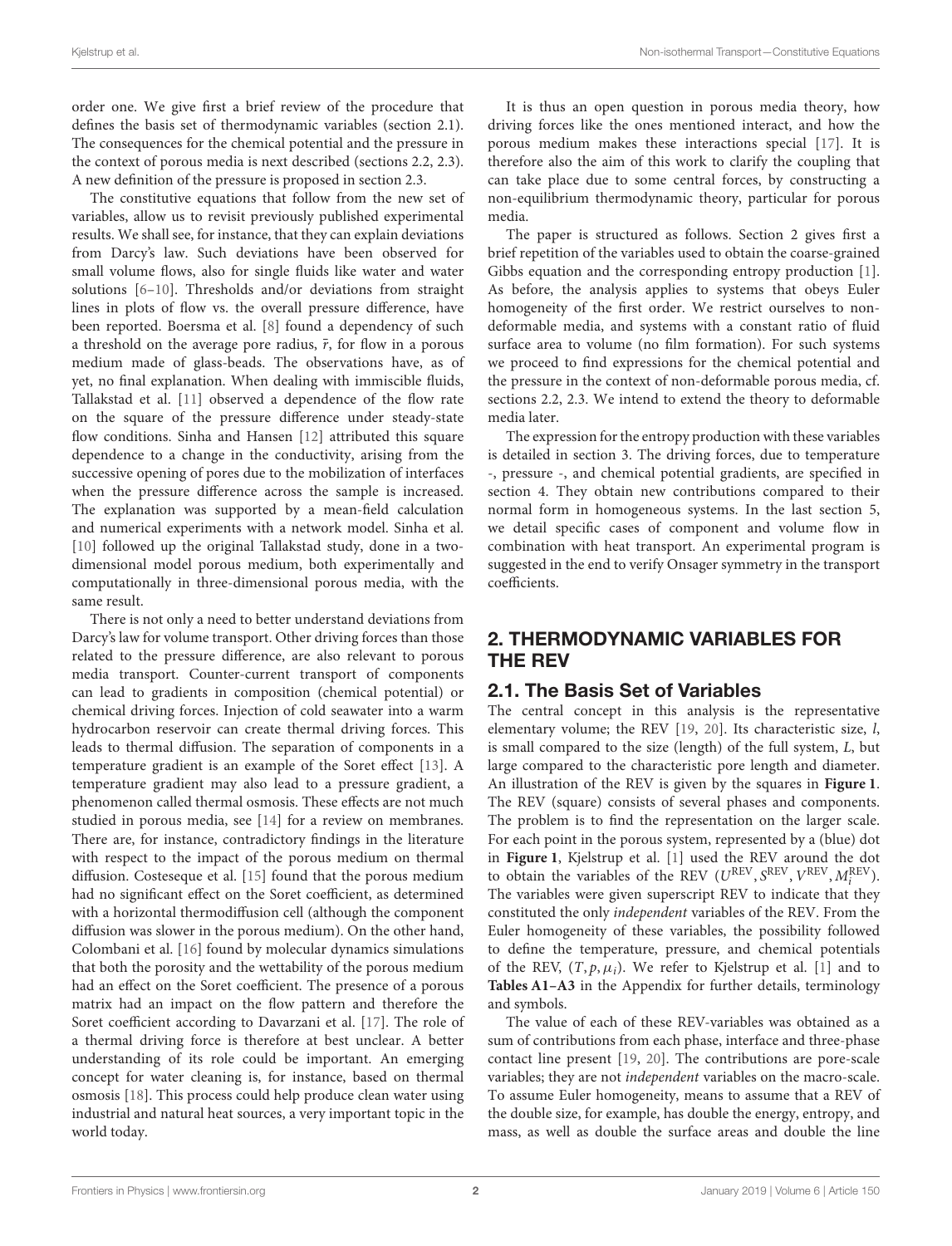

<span id="page-2-0"></span>lengths of various types. The average surface area, pore length and pore radius, as well as the curvature of the surfaces per unit of volume of the REV, are then everywhere the same. We limit ourselves to non-deformable systems with a constant ratio of fluid surface area to volume, for which this is the case. The extension to deformable systems is more complicated and will be considered later.

A system of  $k$  components in  $m$  homogeneous phases, has a volume,  $V^{\rm REV}$ , with contributions from the homogeneous bulk phases  $V^{\alpha,REV}$ ,  $m \geq \alpha \geq 1$ , and the excess line volumes,  $V^{\alpha\beta\delta,\text{REV}}$ ,  $m \geq \alpha > \beta > \delta \geq 1$ .

$$
V^{\text{REV}} = \sum_{\alpha=1}^{m} V^{\alpha, \text{REV}} + \sum_{\alpha > \beta > \delta = 1}^{m} V^{\alpha \beta \delta, \text{REV}} \approx \sum_{\alpha=1}^{m} V^{\alpha, \text{REV}} \quad (1)
$$

The superscripts denote the relevant phases, surfaces or contact lines. The surface area between phases  $\alpha$ ,  $\beta$  is denoted  $\Omega^{\alpha\beta,\text{REV}}$ while the contact line length between phases  $\alpha\beta\delta$  is denoted  $\Lambda^{\alpha\beta\delta,\text{REV}}$ . The surface area (line length) of the REV is the sum over all areas (lines) in the REV. The excess surface volumes are by construction zero. The excess line volumes are not, because the dividing surfaces in general cross each other along three different lines.

In this first exposition, we neglect contributions to the volume from the contact lines, which are normally small also in porous media. The volume of the pores is

$$
V^{\text{p,REV}} = \sum_{\alpha=1}^{m-1} V^{\alpha,\text{REV}} \tag{2}
$$

Superscript  $p$  is used for pore. The porosity,  $\phi$ , and the degree of saturation,  $\hat{S}^{\alpha}$  (saturation for short), are

$$
\phi \equiv \frac{V^{p,\text{REV}}}{V^{\text{REV}}} \quad \text{and } \hat{S}^{\alpha} \equiv \frac{V^{\alpha,\text{REV}}}{V^{p,\text{REV}}} = \frac{V^{\alpha,\text{REV}}}{\phi V^{\text{REV}}} \tag{3}
$$

Superscript  $\alpha$  is used for a component, which is equal to the phase in the present case. The porosity and the saturation do not depend on the size of the REV, and have therefore no REV-superscript.

The mass of component *i* in the REV,  $M_i^{\text{REV}}$ , is the sum of the masses in the homogeneous phases of the REV,  $\alpha$ ,  $M_i^{\alpha, REV}$ ,  $m \geq$ i  $\alpha \geq 1$ , the excess interfacial masses,  $M_i^{\alpha\beta,\text{REV}}$ ,  $m \geq \alpha > \beta \geq 1$ , and the excess line masses,  $M_i^{\alpha\beta\delta, \text{REV}}$ ,  $m \ge \alpha > \beta > \delta \ge 1$ . We obtain:

$$
M_i^{\text{REV}} = \sum_{\alpha=1}^m M_i^{\alpha,\text{REV}} + \sum_{\alpha>\beta=1}^m M_i^{\alpha\beta,\text{REV}} + \sum_{\alpha>\beta>\delta=1}^m M_i^{\alpha\beta\delta,\text{REV}} \tag{4}
$$

where the first term on the right-hand side also can be written in terms of the (constant) densities  $\rho_i^\alpha$ 

$$
\sum_{\alpha=1}^{m} M_i^{\alpha, \text{REV}} = \sum_{\alpha=1}^{m} \rho_i^{\alpha} V_i^{\alpha, \text{REV}}
$$
 (5)

Similar contributions follow for the other terms.

We shall often use the example of two immiscible onecomponent phases  $w$  and  $n$  in a solid porous material  $r$  of porosity  $\phi$ , where contact line contributions are negligible. We can think of phase  $w$  as wetting, and  $n$  as non-wetting. The mass variables from Equation  $(4)$  are for *n*:

$$
M_n^{\text{REV}} = \rho_n V_n^{\text{REV}} \tag{6}
$$

while for the other components we obtain also surface excess contributions:

$$
M_{w}^{\text{REV}} = M_{w}^{\text{REV}} + M_{w}^{\text{wn,REV}}
$$
  
\n
$$
M_{r}^{\text{REV}} = M_{r}^{\text{REV}} + M_{r}^{\text{rn,REV}} + M_{r}^{\text{rw,REV}}
$$
 (7)

When an interface is formed between two phases, we are free to choose the position of the interface such that one of the components has a zero excess mass. This is the position of the equimolar surface of this component. This position is convenient because the number of variables are reduced. When we use the equimolar surface of *n*,  $M_n^{rn} = M_n^{wn} = 0$ , and when we use the equimolar surface of w at the surface of the solid,  $M_w^{rw} = 0$ . These choices simplify the description of the REV. Therefore, we shall later use the chemical potential of component  $n$ , which has a bulk contribution only, see section 2.2.

The expressions for  $U^{REV}$  and  $S^{REV}$  are similar to Equation (4). This way to construct a REV is reminiscent of the geometric construction of a state function, proposed for flow in porous media by McClure et al. [\[21\]](#page-10-9).

The basis set of macro-scale variables of the REV  $(U^{REV}, S^{REV}, V^{REV}, M_i^{REV})$  apply to the whole REV. The temperature, pressure and chemical potentials of the REV,  $(T, p, \mu_i)$ , on the macro-scale were next defined, as is normal in thermodynamics, as partial derivatives of the internal energy. These definitions are normal in the sense that they have the same form as they have in homogeneous systems. They are new because the variables (say  $U^{REV}$ ) have contributions from all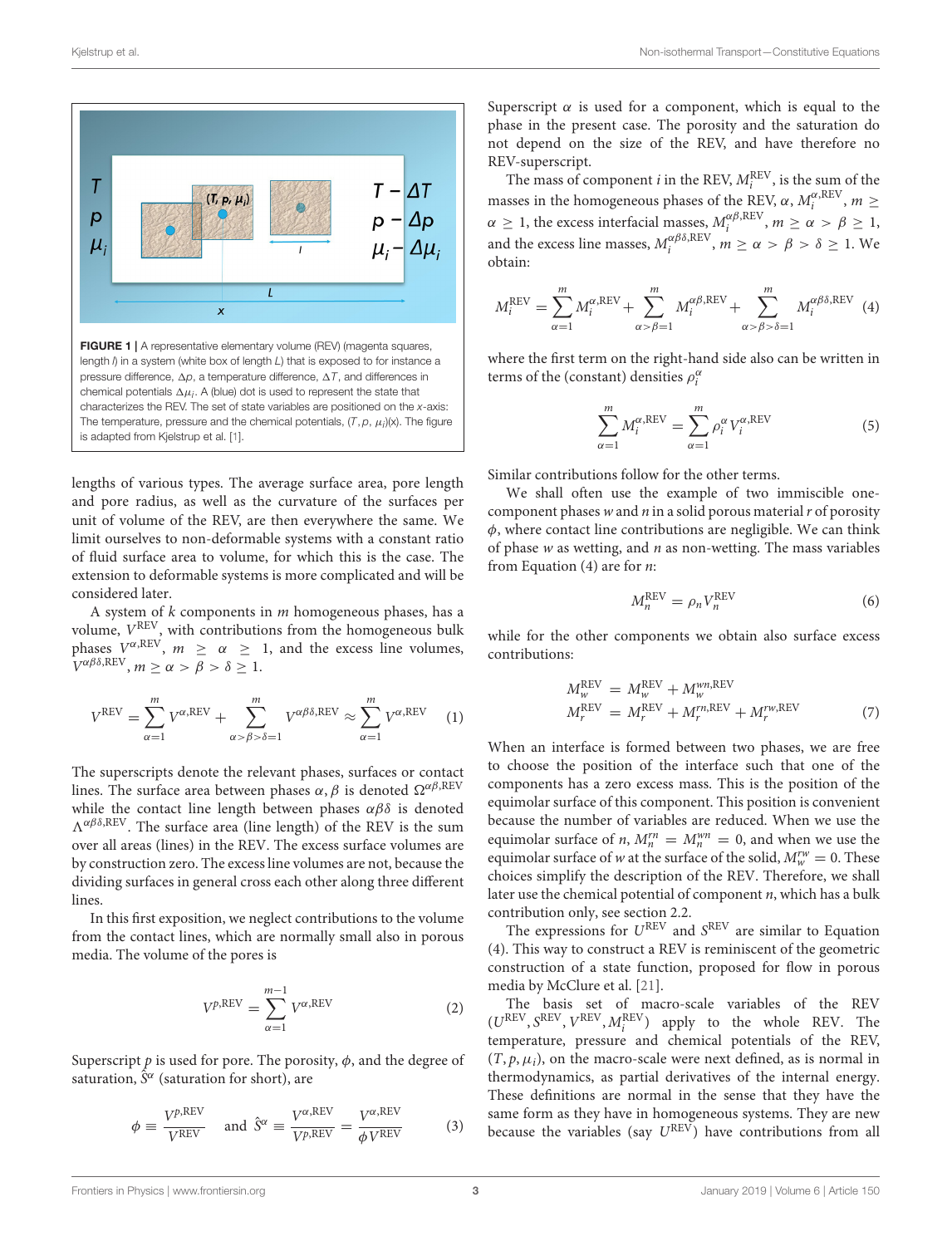parts of the heterogeneous REV. The intensive variables  $T$ ,  $p$ , and  $\mu_i$  are then *not* averages of the corresponding variables on the pore-scale. The importance of this was also pointed out by Hassanizadeh and Gray [11,12].

The macro-scale densities of internal energy, entropy and mass; in the example,  $u$ ,  $s$ ,  $\rho_i$ , do not depend on the *size* of the REV. The densities are therefore convenient when we need to integrate across the system [1]. They are, however, functions of the position of the REV, cf. **[Figure 1](#page-2-0)**.

### 2.2. The Gibbs Energy of the REV

We proceed to define the Gibbs energy, G, as this variable is needed in the definition of driving forces of transport, see section 3. The general expression for Gibbs energy is

$$
G \equiv U + pV - ST = \sum_{i=1}^{k} \mu_i M_i = \sum_{i=1}^{k} G_i
$$
 (8)

where G applies to the REV and  $G_i$  is defined for component  $i$  in the last identity. All REV variables need be taken into account. In principle, each component can exist in all phases in the REV. But component contributions to the REV are additive, cf. Equation  $(4)$ . For component *i* we therefore have

$$
G_i^{REV} \equiv \mu_i^{REV} M_i^{REV}
$$
  
= 
$$
\sum_{\alpha=1}^m G_i^{\alpha, REV} + \sum_{\alpha > \beta=1}^m G_i^{\alpha\beta, REV}
$$
  
= 
$$
\sum_{\alpha=1}^m g_i^{\alpha} V^{\alpha, REV} + \sum_{\alpha > \beta=1}^m g_i^{\alpha\beta} \Omega^{\alpha\beta, REV}
$$
 (9)

The expression gives the Gibbs energy contributions of component  $i$  to the REV. We neglected again possible contributions from contact lines.

In the case of two immiscible, one-component fluids in a nondeformable porous rock, we can take advantage of the simpler description of the non-wetting fluid (see previous subsection) giving

$$
G_n^{\text{REV}} \equiv \mu_n M_n^{\text{REV}} = G_n^{n,\text{REV}} = g_n^n V^{n,\text{REV}} \tag{10}
$$

For immiscible, one-component fluids, the label indicating the components also gives the phase. The density  $g_n^n$  is an average over  $V^{n,{\rm REV}}$ . The local density in the pores may vary around the average.

The total differential of  $U$  is used with the definition  $(8)$ , and we obtain

$$
dG = -SdT + Vdp + \sum_{i} \mu_i dM_i \tag{11}
$$

where the superscript REV is skipped for convenience.

### 2.3. The Pressure of the REV

We find the pressure of the REV by starting, as above, with the extensive property that holds the pressure as the variable. This is the grand potential. The compressional energy of the REV is equal to minus the grand potential:

$$
\Upsilon^{\text{REV}}\left(T, V^{\text{REV}}, \mu_i\right) \equiv -pV^{\text{REV}} = U^{\text{REV}} - S^{\text{REV}}T - \sum_{i=1}^{k} \mu_i M_i^{\text{REV}} \tag{12}
$$

The grand potential of the REV is additive, which gives

$$
\Upsilon^{REV} = \sum_{\alpha=1}^{m} \Upsilon^{\alpha,REV} + \sum_{\alpha>\beta=1}^{m} \Upsilon^{\alpha\beta,REV} + \sum_{\alpha>\beta>\delta=1}^{m} \Upsilon^{\alpha\beta\delta,REV} \tag{13}
$$

We introduce contributions from all phases, surfaces and contact lines. This allows us the possibility to define, in a new way, the pressure of the REV:

$$
p = \frac{1}{V^{\text{REV}}} \left( \sum_{\alpha=1}^{m} p^{\alpha} V^{\alpha, \text{REV}} - \sum_{\alpha > \beta=1}^{m} \gamma^{\alpha \beta} \Omega^{\alpha \beta, \text{REV}} - \sum_{\alpha > \beta > \delta=1}^{m} \gamma^{\alpha \beta \delta} \Lambda^{\alpha \beta \delta, \text{REV}} \right)
$$
(14)

The last equation makes it possible to compute the pressure of the REV,  $p$ , from the pressures in the bulk phases, the surface tensions and the line tensions. With knowledge of the pressure in the REV, we can find the driving force,  $-dp/dx$ , in the entropy production, see below, Equation (29).

We explain now how we can define and compute the pressure from Equation (14), using the example of two immiscible single fluids in a non-deformable medium. We shall neglect contact line contributions for simplicity. Such contributions can be added by the same procedure. We follow Equation (14) and sum over the n, w and r bulk phases, and the nr,wr, and nw−interfaces. The situation can be illustrated for a single cylindrical pore, see **[Figure 2](#page-3-0)**.

The figure shows two phases  $n$  and  $w$  in a tube with the average radius. The wall material is r. Contact areas are therefore  $\Omega^{nr,REV}$ ,  $\Omega^{wr,REV}$ , and  $\Omega^{nw,REV}$ . The total surface area of the pore

<span id="page-3-0"></span>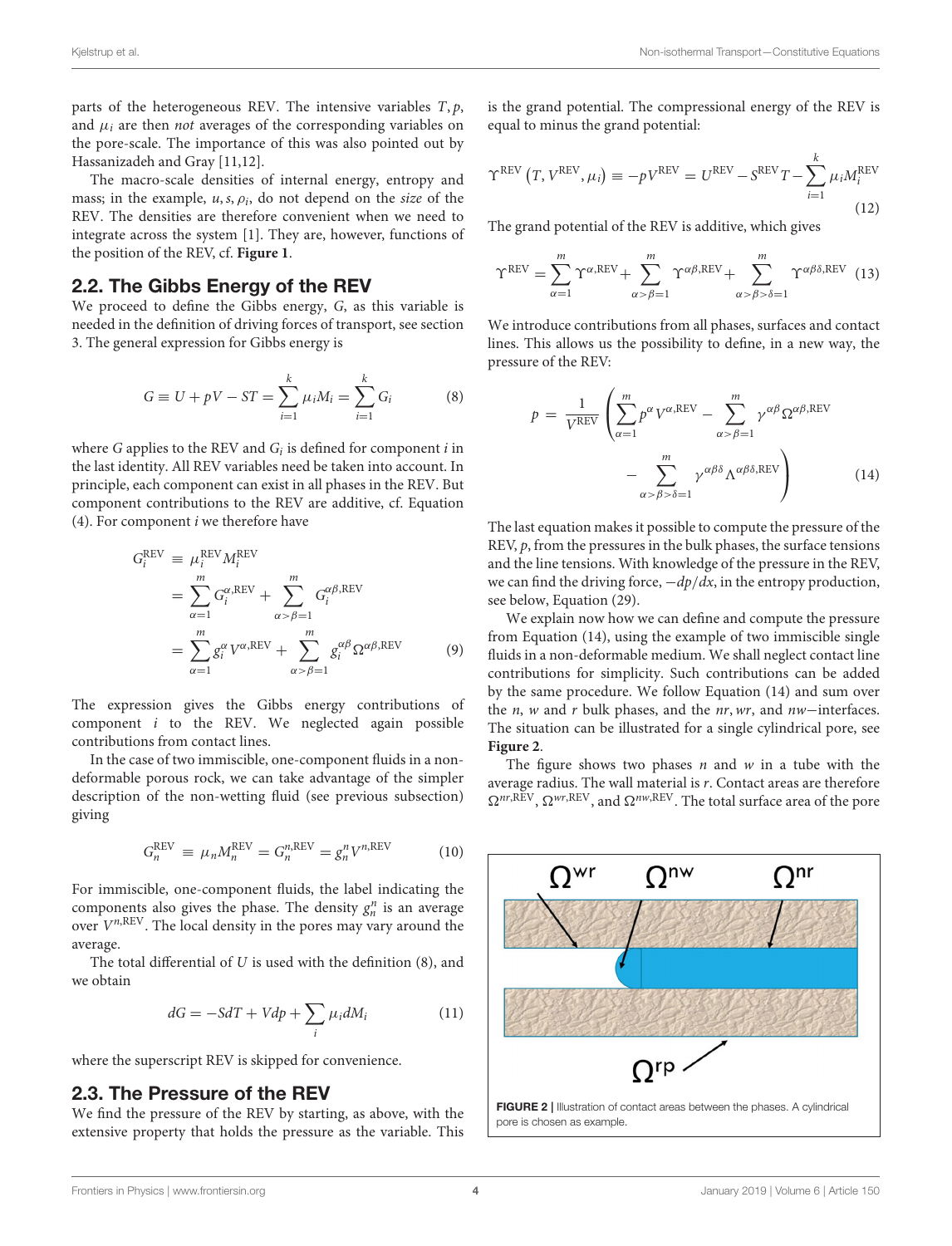is  $\Omega^{rp,REV} \equiv \Omega^{nr,REV} + \Omega^{wr,REV}$ . The area  $\Omega^{nw,REV}$  is the smallest contact area shown in the figure. The volumes in Equation (14) depend on the saturation of the non-wetting component,  $\hat{S}^n$ and the porosity,  $\phi$ . Neither of the fluids form a film between the surface and the other fluid, so the surfaces satisfy in good approximation

$$
\Omega^{nr,REV} = \hat{S}^n \Omega^{rp,REV} \text{ and } \Omega^{wr,REV} = \hat{S}^w \Omega^{rp,REV}
$$

$$
= (1 - \hat{S}^n) \Omega^{rp,REV} \tag{15}
$$

The pressure of the REV from Equation (14) can then be written as:

$$
p = [p^n \hat{S}^n \phi + p^w (1 - \hat{S}^n) \phi + p^r (1 - \phi)]
$$

$$
- [\hat{S}^n \gamma^{nr} + (1 - \hat{S}^n) \gamma^{wr}] \frac{\Omega^{rp, REV}}{V^{REV}} - \gamma^{nw} \frac{\Omega^{nw, REV}}{V^{REV}}
$$
(16)

Contact-line contributions were again not taken along, for simplicity. A consequence of the porous medium being homogeneous is that  $\Omega^{rp,\mathrm{REV}}/V^\mathrm{REV}$  is the same everywhere. The ratio can be used as a measure of the average curvature of the pore surface, as will be explained below.

The volume-averaged contributions to the pressure from the homogeneous phases is given the symbol  $\bar{p}$ :

$$
\bar{p} = p^n \hat{S}^n \phi + p^w (1 - \hat{S}^n) \phi + p^r (1 - \phi) \n= (p^n - p^w) \hat{S}^n \phi + p^w \phi + p^r (1 - \phi)
$$
\n(17)

The first term in the last equality shows that the saturation gives an important contribution to the volume-averaged pressure. The contributions of the 2nd and 3rd terms are due to  $p^w$  and  $p^r$ . These contributions are usually constant.

The surface-averaged contributions to the pressure are likewise given a separate symbol:

$$
\bar{p}^c = [\hat{S}^n \gamma^{nr} + (1 - \hat{S}^n) \gamma^{wr}] \frac{\Omega^{r p, REV}}{V^{REV}} + \gamma^{nw} \frac{\Omega^{nw, REV}}{V^{REV}}
$$
(18)

The contribution of  $\bar{p}^c$  to the total pressure, p, may be called the capillary pressure. The total pressure of the REV is thus, for short:

$$
p = \bar{p} - \bar{p}^c \tag{19}
$$

# 2.3.1. The Case of Approximately Cylindrical Pores

With an (approximately) cylindrical pore geometry, we can define the average radius of the pores by

$$
\bar{r} \equiv \frac{2V^{p,\text{REV}}}{\Omega^{rp,\text{REV}}} \tag{20}
$$

By introducing  $\bar{r}$  into Equation (18) we obtain the capillary pressure

$$
\bar{p}^c = \left(\gamma^{nr} - \gamma^{wr}\right)\hat{S}^n \frac{2\phi}{\bar{r}} + \gamma^{wr} \frac{2\phi}{\bar{r}} + \gamma^{nw} \frac{\Omega^{nw,\text{REV}}}{V^{\text{REV}}} \tag{21}
$$

Again the first term shows that saturation gives an important contribution. The 2nd term only depends on the temperature and is usually constant. The 3rd term is proportional to the surface area of the fluid-fluid interface. In many experiments this surface area is much smaller than  $\Omega^{rp,REV}$ . When that is the case, this term is negligible.

The three equations above give an expression for the REV pressure p for the example system.

To estimate the size of the various contributions, it is convenient to use mechanical equilibrium for the contact line and for the surface, although this condition may not apply to the REV, not even under steady flow conditions. With a balance of forces at the three-phase contact lines, Young's law applies for the surface tensions:  $\gamma^{nr} - \gamma^{wr} = \gamma^{nw} \cos \theta$ , where  $\theta$  is the (average) contact angle. When there is furthermore mechanical equilibrium at the fluid-fluid interfaces, the pressure difference between the fluids is given by Young-Laplace's law,  $p^n - p^w = 2\gamma^{nw} \cos \theta / \bar{r}$ .

In the single-fluid  $(w)$  case, Equation (16) simplifies. There are volume-averaged and surface averaged contributions,

$$
p = pw\phi + pr(1 - \phi) - \gammawr\frac{2}{\bar{r}}\phi
$$
 (22)

We have defined above in detail what we mean by the pressure of a REV. We have found, using the grand potential, that it can be regarded as result of volume- and surface average properties, and we have given some examples. These contributions enter the driving force in Equations (23, 29), to be further discussed below.

### 3. THE ENTROPY PRODUCTION OF NON-ISOTHERMAL TWO-PHASE FLOW

Pressure-driven mass flows through porous media can lead to gradients in composition and temperature, and vice versa; temperature gradients can lead to mass flow, separation of components and pressure gradients. The interaction of such flows is of interest, and motivated the search for convenient forms of the entropy production [\[1\]](#page-9-0).

### 3.1. Expression in Terms of Component Flows

From the Gibbs equation for the REV, we derived the entropy production for transport of heat and two immiscible fluid phases through the REV  $[1]$ . With transport in the *x*-direction only, the entropy production  $\sigma$  of the example system was

$$
\sigma = J_q' \frac{\partial}{\partial x} (\frac{1}{T}) - \frac{1}{T} \left( J_w \frac{\partial \mu_{w,T}}{\partial x} + J_n \frac{\partial \mu_{n,T}}{\partial x} \right)
$$
(23)

The frame of reference for the mass transport is the nondeformable solid matrix,  $J_r \equiv 0$ . Here  $J'_q$  is the sensible heat flux (in J.m<sup>-2</sup>.s<sup>-1</sup>), T is the temperature (in K),  $J_i$  is a component flux (in kg.m<sup>-2</sup>.s<sup>-1</sup>) and  $\partial \mu_{i,T}/\partial x$  is the gradient of the chemical potential (in J.kg<sup>-1</sup>.m<sup>-1</sup>) evaluated at constant temperature. All properties are for the REV, so superscript REV is omitted.

The thermal force conjugate to the heat flux is the gradient of the inverse temperature, where the temperature was defined for the REV as a whole, see Kjelstrup et al. [\[1\]](#page-9-0). The chemical force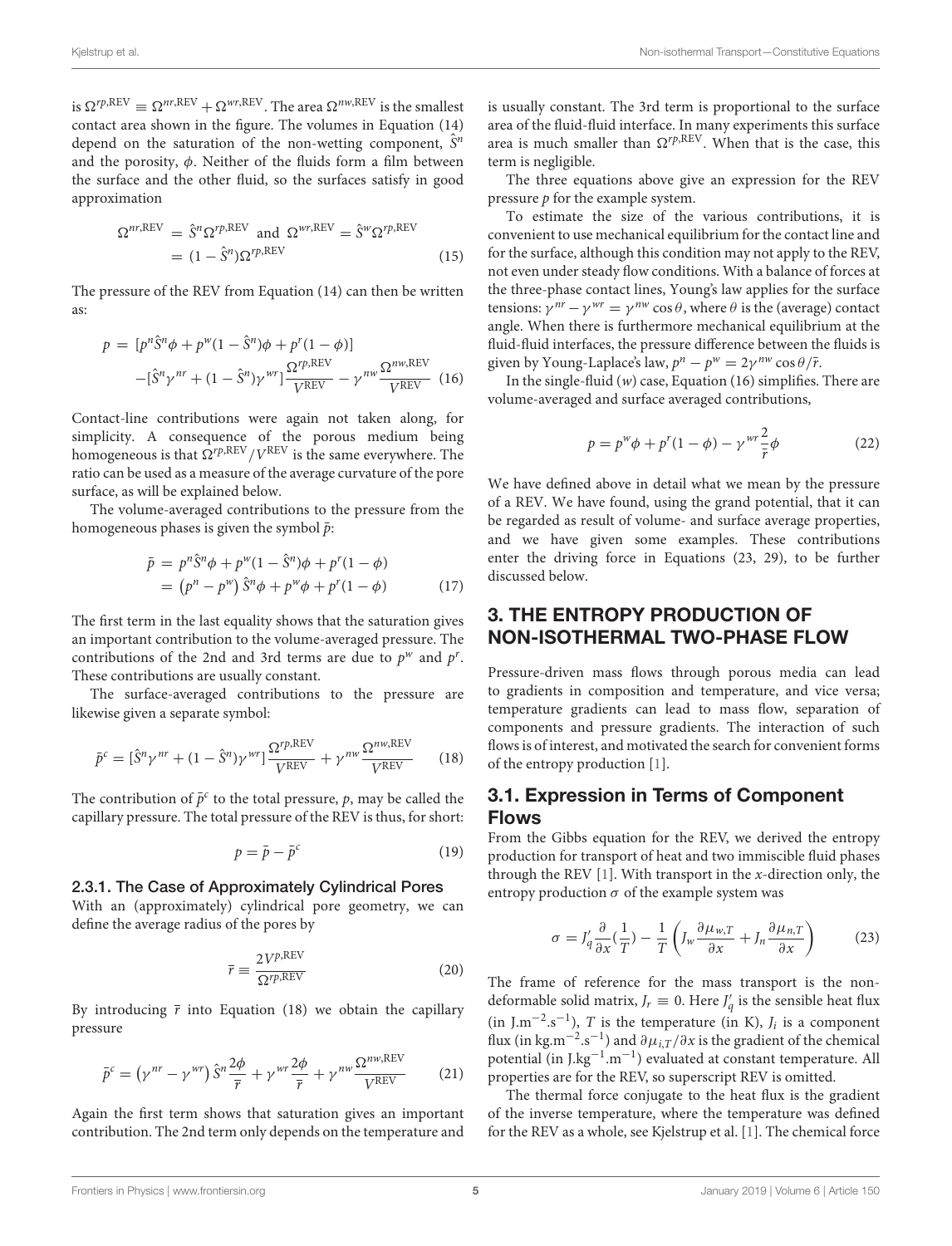conjugate to the mass flux is the negative gradient of  $\mu_{i,T}$  over the temperature. The chemical driving forces are obtained from the full chemical potential, which is the derivative of G with respect to  $M_i$ :

$$
\mu_i \equiv \left(\frac{\partial G}{\partial M_i}\right)_{T,p}
$$
\n(24)

The total differential of the chemical potential is thus from Equation (11);

$$
d\mu_i = -S_i dT + V_i dp + \sum_{j=1}^k \mu_{i,j}^c dM_j \equiv -S_i dT + V_i dp + d\mu_i^c
$$
 (25)

where  $S_i = -(\partial \mu_i / \partial T)_{p, M_j}$  and  $V_i = (\partial \mu_i / \partial p)_{T, M_j}$  and  $\mu_{i,j}^c = (\partial \mu_i / \partial M_j)_{p,T,M_k}$  are partial specific quantities. The last term describes the change in the chemical potential by changing composition of the medium. The  $d\mu_{i,T}$  is now defined as a part of the whole differential:

$$
d\mu_{i,T} \equiv d\mu_i + S_i dT = V_i dp + d\mu_i^c \tag{26}
$$

The last term is zero when the composition is uniform. In the expression of the entropy production in terms of component flows, Equation (23), the driving force has contributions from the composition variation and from the pressure gradient.

#### 3.2. Expression in Terms of Volume Flow

The volume flow, rather than the component flows, is often the measured variable. A description with the volume flow is thus of interest. The volume flow of several components is  $J_V = \Sigma_i J_i V_i$ . We take the example of two fluids to demonstrate the principles.

$$
J_V \equiv J_n V_n + J_w V_w \tag{27}
$$

With two fluids in a uniform, non-deformable rock, there are three components. On the coarse-grained level, these are mixed. We assume that  $d\mu_r^c = 0$ , and obtain Gibbs-Duhem's equation on the form

$$
\rho_n d\mu_n^c + \rho_w d\mu_w^c = 0 \tag{28}
$$

where  $\rho_i$  is the density of *i* in the REV (in kg.m<sup>3</sup>). This can be used with Equation (26) and  $J_V$  to change Equation (23) into

$$
\sigma = J'_q \frac{\partial}{\partial x} \left( \frac{1}{T} \right) - J_V \frac{1}{T} \frac{\partial}{\partial x} p + v_D \frac{\rho_n}{T} \frac{\partial \mu_n^c}{\partial x}
$$
(29)

We have chosen to keep the chemical potential of  $n$ , which has a simpler form than the other chemical potential ( $\mu_n$  =  $\mu_n^n$ ), cf. section 2.2. The entropy production in Equation (23) is invariant, and this invariance defines  $v_D$  as the relative velocity of component w and n (in m.s<sup>-1</sup>):

$$
v_D \equiv \frac{J_w}{\rho_w} - \frac{J_n}{\rho_n} \tag{30}
$$

The entropy production 29 has also three terms. While the first term on the right-hand side is the same as before, the second term is the volume flow with minus the pressure gradient over the temperature as driving force, and the third term is the velocity difference with the chemical potential gradient times the density over the temperature as driving force.

Equations (23, 29) are equivalent. They describe the same entropy production or flow dissipation. They provide alternative choices of conjugate thermodynamic force-flux pairs. The choice to use in the particular case, is determined by practical reasons; what can be measured or not, or which terms are zero. For instance, under isothermal conditions we need not take the term containing the heat flux along, even if heat may be transported reversibly. One set may give a negative contribution to the entropy production (work is done), but the overall entropy production is positive, of course. Each set can be used to obtain constitutive equations for transport on the macro-scale. We shall proceed to find these for porous media flow, finding first more detailed expressions for the driving forces.

In the simple case of a single fluid, say  $w$ , we obtain directly from Equations (23, 26) that

$$
\sigma = J_q' \frac{\partial}{\partial x} \left(\frac{1}{T}\right) - J_V \frac{1}{T} \frac{\partial p}{\partial x}
$$
\n(31)

In the absence of a gradient in composition,  $d\mu_i^c=0$  the same expression applies also for more components. We may follow Hansen et al. [\[22\]](#page-10-10) and write the component contributions as  $J_n V_n = \hat{S}^n v_n$ ,  $J_w V_w = \hat{S}^w v_w$  and  $J_V = \overline{v} = \hat{S}^n v_n + \hat{S}^w v_w$ . where the saturation has been introduced, and  $v_i$  is the volume flow of i.

### 4. DEFINITION OF THE DRIVING FORCES IN THE CONTEXT OF A POROUS MEDIUM

We expand on the basis presented earlier [\[1\]](#page-9-0), and give definitions of the driving forces in the context of porous media flow.

### 4.1. The Saturation-Dependent Contributions to the Chemical Potential Gradient

The specific contribution to the chemical potential gradients in the entropy production in Equation (23) is of interest. The concentration dependent part of the chemical potential of  $i$ ,  $\mu_i$ , for an ideal system is (in J.kg<sup>-1</sup>)

$$
\mu_i = \mu_i^0 + \frac{RT}{W_i} \ln \frac{\rho_i}{\rho_i^{0, \text{REV}}} \tag{32}
$$

Here *R* is the gas constant (in J.K<sup>-1</sup>.mol<sup>-1</sup>) and  $W_i$  is the molar mass (in kg.mol−<sup>1</sup> ). The chemical potential is measured referred to a standard state,  $\mu_i^0$ , having the local concentration  $\rho_i^0$  in all the pores. In the description of porous media, a convenient reference state may be the state when one component is filling all pores, or when the saturation is unity,  $\hat{S}^i = 1$ . The mass density of *i* in the REV for the standard state is  $\rho_i^{0,REV} = \rho_i^0 V_p^{REV} / V^{REV} = \rho_i^0 \phi$ . Away from this state  $\rho_i = \rho_i^0 \hat{S}^i \phi$  for  $i = n, w$ . When  $\phi$  is constant, this gives

$$
\frac{\rho_i}{\hat{S}^i} = \rho_i^0 \phi \tag{33}
$$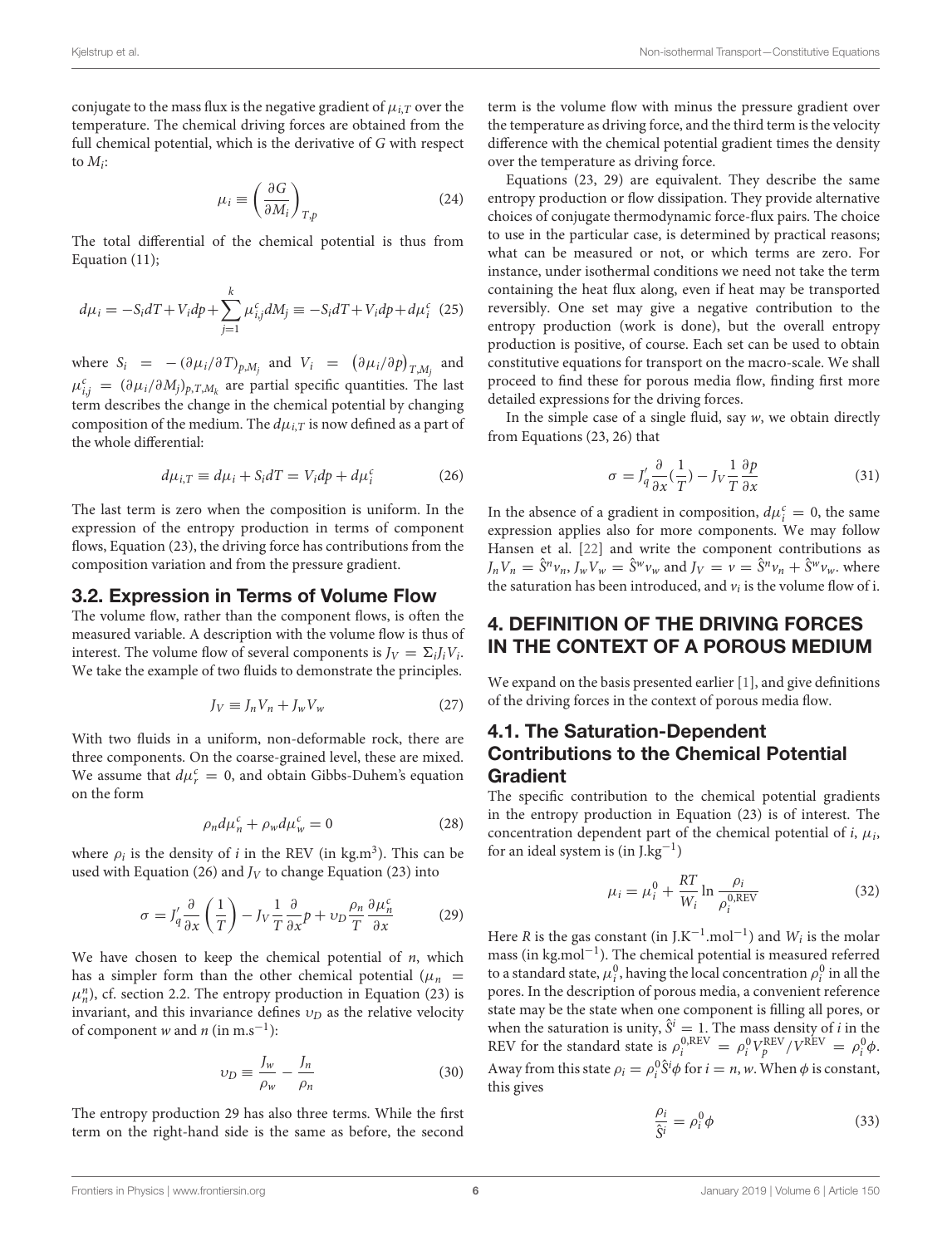By introducing these definitions into Equation (32), we obtain for the concentration dependent part of the chemical driving force of n

$$
\frac{\partial \mu_n^c}{\partial x} = \frac{RT}{W_n} \frac{1}{\hat{S}^n} \frac{\partial \hat{S}^n}{\partial x}
$$
(34)

We see that any variation in saturation between REVs along the x-axis (cf. **[Figure 1](#page-2-0)**), will lead to a driving force. We integrate between two REVs and obtain the chemical driving force for porous media flow

$$
\rho_n \Delta \mu_n^c = \phi \frac{\rho_n^0 RT}{W_n} \Delta \hat{S}^n \tag{35}
$$

We have seen that the return to the Gibbs energy of the porous medium helped define the chemical potential in terms of properties relevant to porous media. All variables are measurable.

#### 4.2. The Pressure Dependent Contribution

The driving force for volume flow is the negative gradient of the REV pressure over the temperature. To measure the pressure  $p$  inside the REV is difficult. The pressure in the fluid phases adjacent to the porous medium can be determined. Tallakstad et al. [\[11\]](#page-9-8) defined the measured pressure difference,  $\Delta p'$ , at steady state, as an average over the value  $\Delta p(t)$  over the time of measurement:

$$
\Delta p' = \frac{1}{t_{\rm e} - t_{\rm s}} \int_{t_{\rm s}}^{t_{\rm e}} \Delta p(t) dt \tag{36}
$$

Here t is the time and  $\Delta$  refers to the extension of the system. Subscript 's' denotes the start and 'e' denotes the end of the measurement. We will take this pressure difference as our  $\Delta p$ . The pressure differences  $\Delta p^w$  and  $\Delta p^n$  can also be measured when there is continuity in the fluids,  $w$  and  $n$ , respectively.

The pressure variation across the REV is given by Equation (19), we have an interpretation of the pressure difference external to the porous medium;

$$
\frac{d}{dx}p = \frac{d}{dx}(\bar{p} - \bar{p}^c)
$$
\n(37)

We integrate over the system and obtain an interpretation of the total pressure difference:

$$
\Delta p = \Delta \bar{p} - \Delta \bar{p}^c \tag{38}
$$

We can assess the right-hand side of this equation using Equations (17, 18).

#### 4.2.1. The Case of Large Pressure Differences

When the pressure drop across the porous plug is large compared to the capillary pressure contribution, the surface contributions and therefore  $\bar{p}^c$  can be neglected. This is the case of large capillary numbers. Furthermore  $p^n = p^w$ . In the pressure difference, the terms with constant  $\phi$  and  $p^r$  disappears, and the pressure difference is:

$$
\Delta p = \Delta \bar{p} = \phi \Delta p^{w} \tag{39}
$$

The pressure is applied to the whole cross-sectional area. This explains that the net driving force becomes a fraction,  $\phi$ , of  $\Delta p^w$ . In other words, the force applies to the fraction  $\phi$  of the pore area.

The conditions leading to Equation (39) are common in the laboratory. Some numerical values for the air-glycerol system, [\[4\]](#page-9-3), can illustrate when the conditions apply. The value of  $2\phi\gamma^{wr}/\bar{r}$  is of the same order of magnitude as  $p^c\hat{S}^n\phi$  (400 Pa) when the surface tension  $\gamma = 6.4 \cdot 10^{-2}$ N m<sup>-2</sup>, the average pore radius  $\bar{r}$  = 0.2 mm and the porosity  $\phi$  = 0.63. A typical value of  $\Delta \bar{p}$  in the experiments is close to 30 kPa, which is far from the limit where capillary effects are significant.

#### 4.2.2. The Case of Small Pressure Differences

For small capillary numbers the effective pressure drop across a porous plug is comparable to or smaller than the capillary pressure. Surface contributions need be taken into account. Equation (38) gives the effective pressure difference. When we can assume a constant average radius  $\bar{r}$ , and constant porosity, we obtain

$$
\Delta p = \Delta \bar{p} - \frac{2\phi}{\bar{r}} \Delta \left[ \left( \gamma^{nr} - \gamma^{wr} \right) \hat{S}^n + \gamma^{wr} \right] - \Delta \left( \gamma^{nw} \frac{\Omega^{nw, REV}}{V^{REV}} \right)
$$
\n(40)

A fluid will be transported when the surface tensions of the fluids with the wall are different and there is a difference in the saturation. When there is only one fluid in the porous medium, cf. Equation (22), and we have constant  $\bar{r}$  and porosity, the pressure difference becomes

$$
\Delta p = \Delta \bar{p} - \frac{2\phi}{\bar{r}} \Delta \gamma^{wr} \tag{41}
$$

The last term can lead to mass transport, when the surface tension changes.

# 5. CONSTITUTIVE EQUATIONS. EXAMPLES

### 5.1. Constitutive Equations for Non-isothermal, Two-Phase, Immiscible Fluids

The constitutive equations follow from the entropy production. We present these on differential form for two incompressible flows. From Equation (23) we have:

$$
J'_{q} = l_{qq} \frac{\partial}{\partial x} (\frac{1}{T}) - l_{qw} \frac{1}{T} \frac{\partial \mu_{w,T}}{\partial x} - l_{qn} \frac{1}{T} \frac{\partial \mu_{n,T}}{\partial x}
$$
  
\n
$$
J_w = l_{wq} \frac{\partial}{\partial x} (\frac{1}{T}) - l_{ww} \frac{1}{T} \frac{\partial \mu_{w,T}}{\partial x} - l_{wn} \frac{1}{T} \frac{\partial \mu_{n,T}}{\partial x}
$$
  
\n
$$
J_n = l_{nq} \frac{\partial}{\partial x} (\frac{1}{T}) - l_{nw} \frac{1}{T} \frac{\partial \mu_{w,T}}{\partial x} - l_{nn} \frac{1}{T} \frac{\partial \mu_{n,T}}{\partial x}
$$
(42)

We can also use Equation (29) and obtain

$$
J'_{q} = l_{qq} \frac{\partial}{\partial x} \left( \frac{1}{T} \right) - l_{qp} \frac{1}{T} \frac{\partial}{\partial x} p + l_{qd} \frac{\rho_n}{T} \frac{\partial \mu'_n}{\partial x}
$$
  
\n
$$
J_V = l_{pq} \frac{\partial}{\partial x} \left( \frac{1}{T} \right) - l_{pp} \frac{1}{T} \frac{\partial}{\partial x} p + l_{pd} \frac{\rho_n}{T} \frac{\partial \mu'_n}{\partial x}
$$
  
\n
$$
v_D = l_{dq} \frac{\partial}{\partial x} \left( \frac{1}{T} \right) - l_{dp} \frac{1}{T} \frac{\partial}{\partial x} p + l_{dd} \frac{\rho_n}{T} \frac{\partial \mu'_n}{\partial x}
$$
(43)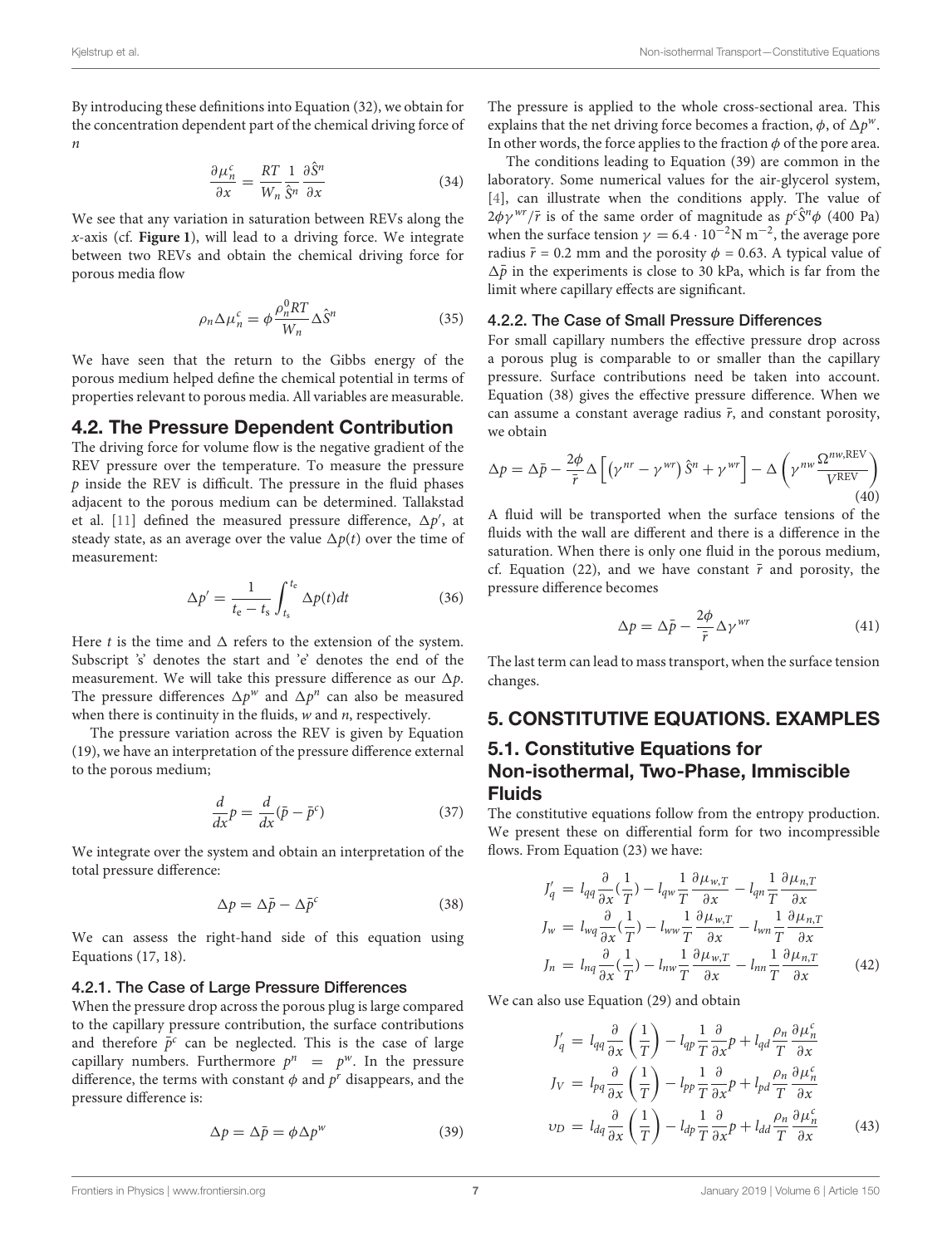The flux-force relations are linear on the REV-level. Our construction of the coarse-grained entropy production has followed the standard line in non-equilibrium thermodynamic theory, meaning that the Onsager relations holds for each matrix of coefficients. They may not hold, when the REV no longer can be constructed using Euler homogeneity (i.e., can be regarded as a thermodynamic state) or when the balance equations fail. Some evidence exists that the REV is a thermodynamic state [\[4,](#page-9-3) [5\]](#page-9-4). Also, there is theoretical and computational proof that the Onsager relations apply,  $l_{ij} = l_{ji}$  [\[23](#page-10-11)[–25\]](#page-10-12). Experimental proof for the Onsager relations exists for one-phase flow in porous media[\[26\]](#page-10-13), but as far as we know, not for two-phase flow. We continue to specify how this possibly can be achieved.

One set of conductivities can be expressed by the other, using entropy production invariance. The element  $l_{qq}$  is the same in both formulations.

We have discussed above how the local and overall driving forces can be determined. We integrate across the system in order to relate experimental results to theory. We integrate the linear laws 43 across the REV, and obtain

$$
J'_{q} = L_{qq} \Delta(\frac{1}{T}) - L_{qw} \frac{1}{T} \Delta \mu_{w,T} - L_{qn} \frac{1}{T} \Delta \mu_{n,T}
$$
  
\n
$$
J_{w} = L_{wq} \Delta(\frac{1}{T}) - L_{ww} \frac{1}{T} \Delta \mu_{w,T} - L_{wn} \frac{1}{T} \Delta \mu_{n,T}
$$
  
\n
$$
J_{n} = L_{nq} \Delta(\frac{1}{T}) - L_{nw} \frac{1}{T} \Delta \mu_{w,T} - L_{nn} \frac{1}{T} \Delta \mu_{n,T}
$$
(44)

and

$$
J'_{q} = L_{qq} \Delta \left(\frac{1}{T}\right) - L_{qp} \frac{1}{T} \Delta p + L_{qd} \frac{\rho_n}{T} \Delta \mu_n^c
$$
  
\n
$$
J_V = L_{pq} \Delta \left(\frac{1}{T}\right) - L_{pp} \frac{1}{T} \Delta p + L_{pd} \frac{\rho_n}{T} \Delta \mu_n^c
$$
  
\n
$$
v_D = L_{dq} \Delta \left(\frac{1}{T}\right) - L_{dp} \frac{1}{T} \Delta p + L_{dd} \frac{\rho_n}{T} \Delta \mu_d^c
$$
(45)

Here  $L_{ij} \equiv l_{ij}/l$  and l is the length of the REV, and the driving forces are defined by Equations (35, 38).

The coefficients may become dependent on the force through the integration as shown by Sinha et al. [\[27\]](#page-10-14). The averaging procedure gave the conductivity as a function of  $(\Delta \bar{p} - \Delta p^c)$  in the terminology of this paper. In the remainder of this work we will discuss experimental conditions that allow us to determine these coefficients. The presentation follows closely the derivation of Stavermann [\[28\]](#page-10-15) and Katchalsky et al. [\[29\]](#page-10-16). For transport in discrete systems with polymer membranes, see also [\[30\]](#page-10-17). We refer to these works for further definitions of transport coefficients.

### 5.2. Constitutive Equation for Isothermal, Single Fluid

For an isothermal single fluid w, flowing inside a porous medium, the entropy production 45 has one term; the volume flow times the negative pressure difference over the temperature. By including the constant temperature in the transport coefficient,

we obtain the common linear law. With the permeability  $L_p$ , we write

$$
J_V = -L_p \Delta p \tag{46}
$$

where  $L_p \equiv L_{pp}/T$ . The permeability is normally a function of state variables (pressure, temperature). In the hydrodynamic regime it is a function of viscosity,  $L_p = L_p(p, T, \eta)$ . By introducing the new expression for the pressure, Equation (22), we obtain

$$
J_V = -L_{VV} \left( \Delta p^w - \frac{2}{\bar{r}} \Delta \gamma^{wr} \right) \tag{47}
$$

When the permeability and porosity are constant,  $L_{VV} \equiv$  $L_p\phi$ . The equation predicts a threshold value for flow if there is a (significant) change in the surface tension across the REV. Transport will take place, when  $\Delta p^w > 2\Delta \gamma^{wr}/\bar{r}$ . The permeability  $L_{VV}$  is inversely proportional to the viscosity  $\eta$  of the fluid in the hydrodynamic regime. Interestingly, Boersma et al. [\[8\]](#page-9-7) and Miller et al. [\[7\]](#page-9-9) plotted the volume flow vs. the hydrostatic pressure difference  $\Delta p^w$  and found a deviation from Darcy's law in the form of a pressure threshold, for water or water solutions in clay. They offered no explanation for this. Also Bernadiner et al. [\[9\]](#page-9-10) and Swartzendruber [\[6\]](#page-9-5) plotted the volume flow of water solution  $J_V$  vs. the pressure gradient in sandstone with low clay content [\[9\]](#page-9-10), and in NaCl-saturated Utah bentonite [\[6\]](#page-9-5). The thresholds that they observed depended on the content of salt in the permeating solution. They explained the thresholds by water adsorption and pore clogging by colloids [\[9\]](#page-9-10). According to Equation (47), a varying surface tension (due to a varying adsorption and clogging) might explain the existence of a threshold or a non-linear flux-force relation. There is no reason to believe that the non-linear flux-force relation is not caused by creation of system disorder, as was shown analytically for a tube [\[27\]](#page-10-14) and in Sinha and Hansen [\[12\]](#page-10-0) for a porous medium.

### 5.3. Constitutive Equations for Isothermal, Two-Phase Fluids

The entropy production in Equation (29) has two terms when two immiscible components flow at isothermal conditions. We choose the formulation that has variables  $J_V$  and  $v_D$ ; volume flux and interdiffusion flux, respectively. Equation (45) gives then:

$$
J_V = -L_{pp}\Delta p + L_{pd} \left( \rho_n \Delta \mu_n^c \right)
$$
  

$$
v_D = -L_{dp}\Delta p + L_{dd} \left( \rho_n \Delta \mu_n^c \right)
$$
(48)

where  $L'_{ij} \equiv L_{ij}/T$ . The coefficients reflect, as above, the mechanism of flow (pressure, diffusion). Four experiments can be done to determine the four coefficients. There are only three independent coefficients. When four experiments are done, we can check the Onsager relations.

#### 5.3.1. Main Coefficient: The Hydraulic Permeability

The (hydraulic) permeability  $K$  is related to the mobility coefficient  $L_{pp}$ , by  $L_{pp} = K/\eta$  where  $\eta$  is the fluid viscosity. Both coefficients are measured at uniform composition. By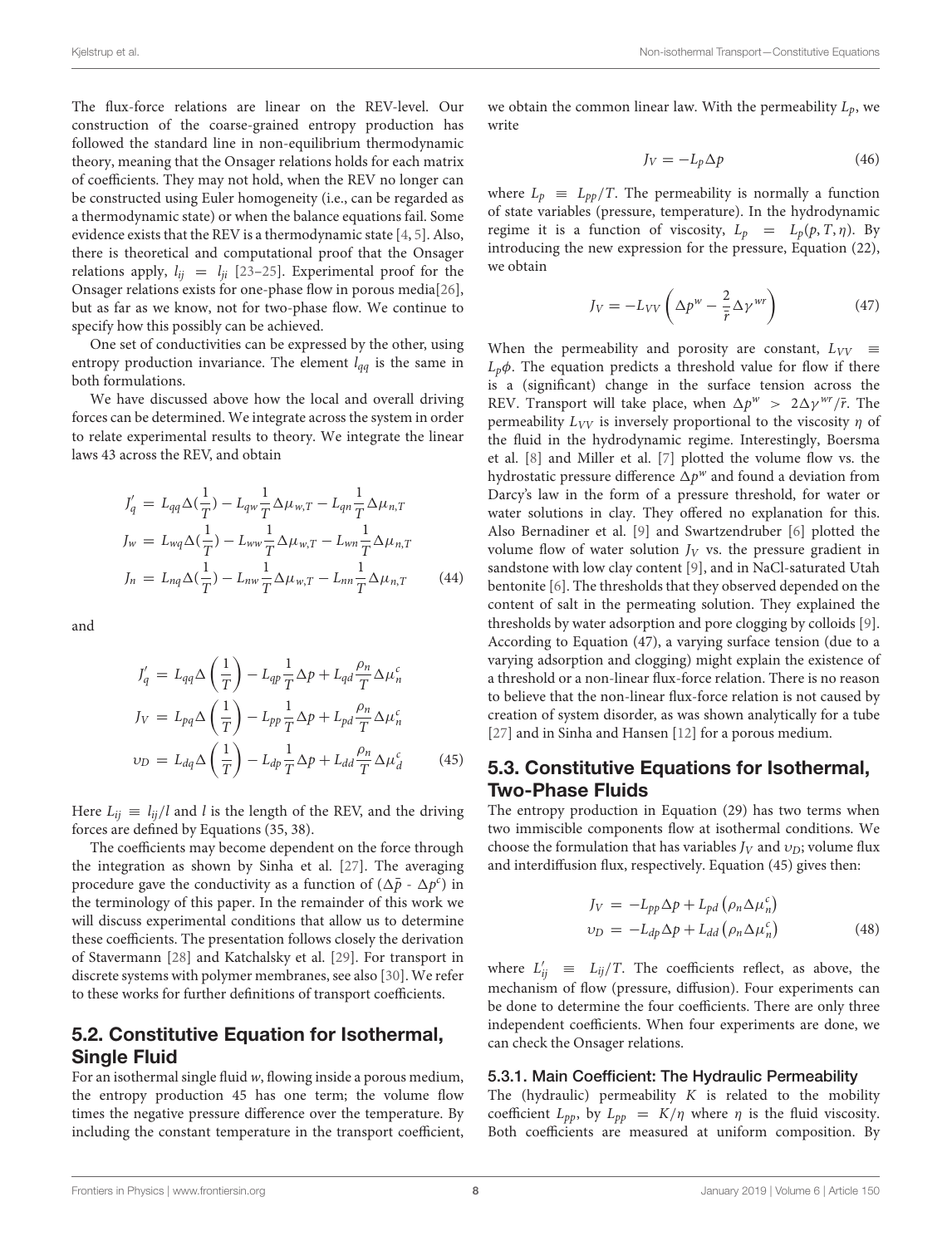introducing the driving force for the volume flow from Equation (38), we obtain [the last term on Equation (48)] is zero:

$$
J_V = -L_{pp}\Delta p = -L_{pp}\Delta(\bar{p} - \bar{p}^c)
$$
 (49)

With the present definition of variables the equation applies to the overall behavior of the system. A plot of  $J_V$  vs.  $\Delta \bar{p}$  may show a threshold. This threshold has more contributions than in the single component system, as there are contributions to the pressure from surface and line energies. A threshold may be detectable at low capillary numbers.

The hydraulic permeability, is found by measuring the volume flow caused by the overall pressure difference at uniform composition;

$$
K = -\eta \left(\frac{J_V}{\Delta p}\right)_{d\mu_n^c = 0} \tag{50}
$$

The mobility is a function of the saturation,  $L_{pp}$  $L_{pp}(p, T, \eta, \hat{S}^w)$ . In the hydrodynamic regime, the coefficient can be modeled, assuming Poiseuille flow and the effective viscosity  $\eta^{\text{eff}} = \eta_w \hat{S}^w + \eta_n \hat{S}^n$  [\[27\]](#page-10-14). Using a pore model, Sinha et al. [\[27\]](#page-10-14) found a dependence of the coefficient  $L_{pp}$  on the threshold pressure. This non-linearity does not prevent the use of nonequilibrium thermodynamics.

#### 5.3.2. Main Coefficient: The Interdiffusion Coefficient

The main coefficient  $L_{dd}$  is an interdiffusion coefficient. It is defined at uniform pressure from the difference flux created by a difference in saturation;

$$
L_{dd} = \left(\frac{\upsilon_D}{\rho_n \Delta \mu_n^c}\right)_{\Delta p=0} = \frac{W_n}{\phi R T \rho_n^0} \left(\frac{\upsilon_D}{\Delta \hat{S}^n}\right)_{\Delta p=0} \tag{51}
$$

where we used Equation (35) for the driving force.

#### 5.3.3. The Two Coupling Coefficients

The coupling coefficients in Equations (48) express that a separation of components can be caused by a pressure gradient  $(L_{dp})$  and that a volume flow can be promoted by a gradient in saturation  $(L_{pd})$ .

Consider first the determination of  $L_{dp}$ . A pressure gradient may build as a consequence of a difference in composition [\[30\]](#page-10-17). The volume flux continues until a balance of forces is reached:

$$
\Delta p = \frac{L_{pd}}{L_{pp}} \rho_n \Delta \mu_n^c \tag{52}
$$

From the force-balance across the system, we obtain:

$$
\left(\frac{\Delta p}{\Delta \hat{S}_n}\right)_{J_V=0} = \frac{L_{pd}}{L_{pp}} \phi \frac{\rho_n^0 RT}{W_n} \tag{53}
$$

This condition can be used to find the unknown coupling coefficient, once the hydraulic permeability is known.

The remaining coupling coefficient can be found from the flux ratio,  $r$ , that has been called the reflection coefficient  $r$ , see also [\[30\]](#page-10-17). At constant saturation, we have

$$
r = -\left(\frac{\upsilon_D}{J_V}\right)_{\Delta\mu_n^c = 0} = -\frac{L_{dp}}{L_{pp}}\tag{54}
$$

We are now in a position to compare  $L_{pd}$  and  $L_{dp}$  and verify the Onsager relations. The state of the system must be (approximately) the same, when the comparison is made.

### 5.4. Constitutive Equations for Non-isothermal, Two-Phase Fluids

The full set of equations given in Equation (45) must be used to describe non-isothermal flow in porous media. The coefficients,  $L_{pp}$ ,  $L_{pd} = L_{dp}$ ,  $L_{dd}$  in the lower right-hand side corner of the conductivity matrix, were discussed above. The new coefficients are those related to heat transport. The coefficient  $L_{qq}$  represents the Fourier type heat conductivity at uniform composition and pressure. The coefficients  $L_{pq}$  and  $L_{dq}$  are coupling coefficients.

Non-zero coefficients  $L_{pq}$  and  $L_{dq}$  mean that we can obtain separation in a temperature gradient. Injection of cold water into warm reservoirs may thus lead to separation. Likewise, a pressure difference can arise from a temperature difference. This is thermal osmosis [\[14\]](#page-10-2).

Separation caused by a thermal driving force was observed in clay-containing soils where water was transported in clay capillaries against a pressure gradient. The coefficient, measured at constant pressure, was called the segregation potential [\[31\]](#page-10-18). The coefficient  $L_{pq}$  can be obtained from Equation (45), setting  $\Delta p = 0$  and  $\Delta \mu_n^c = 0$  ( $\Delta \hat{S}^n$  =0) in the second line. We obtain

$$
\left(\frac{J_V}{\Delta T}\right)_{\Delta p=0,\Delta\mu_n^c=0} = -\frac{1}{T^2}L_{pq}
$$
\n(55)

This coefficient can also be found from steady state conditions, when the thermal gradient is balanced by a gradient in saturation (chemical potential)

$$
L_{pq} \frac{1}{T^2} \Delta T = L_{pd} \rho_n \Delta \mu_n^c = L_{pd} \phi \frac{RT \rho_n^0}{W_n} \Delta \hat{S}^n
$$

$$
\left(\frac{\Delta \hat{S}^n}{\Delta T}\right)_{\nu_D=0} = \frac{W_n}{RT^3 \rho_n^0} \frac{L_{pq}}{L_{pd}}
$$
(56)

This determination of  $L_{pq}$  requires knowledge of  $L_{pd}$ . Alternatively, we may obtain the coefficient from the thermal osmosis experiment

$$
\left(\frac{\Delta p}{\Delta T}\right)_{J_V=0,\Delta\mu_n^c=0} = -\frac{1}{T} \frac{L_{pq}}{L_{pp}}\tag{57}
$$

The coupling coefficient  $L_{qp}$  can also be found by measuring the heat flux that accompanies the volume flux for constant composition and at isothermal conditions.

$$
\left(\frac{J_q'}{J_V}\right)_{\Delta T=0,\Delta\mu_n^c=0} = \frac{L_{qp}}{L_{pp}}
$$
\n(58)

These interrelated effects are well-known in homogeneous media [\[14\]](#page-10-2), but have to the best of our knowledge, not been measured for porous media with two-phase flow.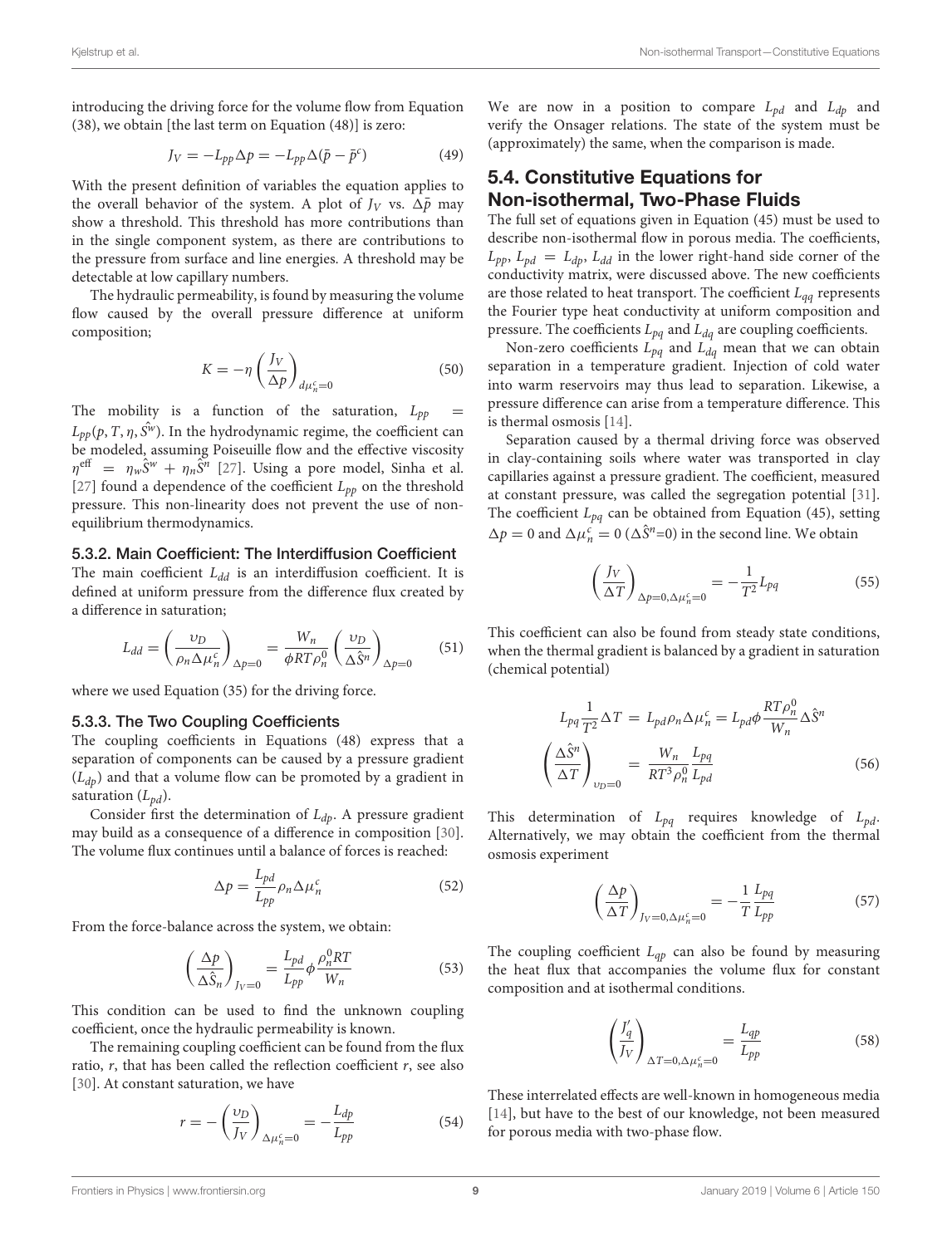### 6. DISCUSSION AND CONCLUSION

We have further developed a new coarse-grained formulation of the entropy production [\[1\]](#page-9-0) for porous media, and specified the constitutive equations for flow of two immiscible fluids under uniform or varying temperature, pressure and composition. Several of the equations are new in the context of porous media, but they follow well-documented tracks in classical non-equilibrium thermodynamics [\[1,](#page-9-0) [28](#page-10-15)[–30\]](#page-10-17). Experimental observations exist on single fluid flow, that give support to the theoretical description.

We have given a new definition of the pressure of the representative elementary volume (REV), and used it to obtain the pressure part of the driving force. The force obtains contributions from homogeneous phases, surfaces—and, in principle also line—tensions of the system. This distinguishes the present formulation from their counterpart for homogeneous systems [\[1,](#page-9-0) [28–](#page-10-15)[30\]](#page-10-17).

We have seen that surface contributions can be spelled out for varying conditions, under the assumption that the additive properties of the REV are Euler homogeneous of the first order. Doing this, we have been able to explain for instance deviations from Darcy's law, or the occurrence of threshold pressures in plots of flow vs pressure difference. We have pointed at possibilities to describe non-isothermal phenomena.

As for instance sections 5.1–5.3 show, there is a multitude of scenarios that can be further investigated, and used to check the theory. The expressions open up the possibility to test the thermodynamic models in use, for their compatibility with the second law.

The basic assumption used is that the REV set of basis variables are Euler homogeneous functions of degree one. This means in essence that one temperature, one pressure and one chemical potential per component can be defined for the REV. Some evidence already supports the idea that the REV is a thermodynamic state [\[4\]](#page-9-3), [\[5\]](#page-9-4), originally proposed by Hansen and Ramstad [\[3\]](#page-9-2) and Tallakstad et al. [\[11\]](#page-9-8). We did neither consider surface areas, nor their curvature or the contact line length as independent variables, but these may be included, cf.[\[21\]](#page-10-9).

### **REFERENCES**

- <span id="page-9-0"></span>1. Kjelstrup S, Bedeaux D, Hansen A, Hafskjold B, Galteland O. Non-isothermal two-phase flow in porous media. The entropy production. Front Phys. (2018) **6**:126. doi: [10.3389/fphy.2018.00126](https://doi.org/10.3389/fphy.2018.00126)
- <span id="page-9-1"></span>2. de Groot SR, Mazur P. Non-Equilibrium Thermodynamics. London: Dover (1984).
- <span id="page-9-2"></span>3. Hansen A, Ramstad T. Towards a thermodynamics of immiscible twophase steady-state flow in porous media. Comp Geosci. (2009) **13**:227–34. doi: [10.1007/s10596-008-9109-7](https://doi.org/10.1007/s10596-008-9109-7)
- <span id="page-9-3"></span>4. Erpelding M, Sinha S, Tallakstad KT, Hansen A, Flekkøy EG, Måløy KJ. History independence of steady state in simultaneous two-phase flow through two-dimensional porous media. Phys Rev E (2013) **88**:053004. doi: [10.1103/PhysRevE.88.053004](https://doi.org/10.1103/PhysRevE.88.053004)
- <span id="page-9-4"></span>5. Savani I, Sinha S, Hansen A, Kjelstrup S, Bedeaux D, Vassvik M. A Monte Carlo procedure for two-phase flow in porous media. Transp Porous Med. (2017) **116**:869–88. doi: [10.1007/s11242-016-0804-x](https://doi.org/10.1007/s11242-016-0804-x)

We have illustrated relations for some specific cases; the nonisothermal flow of one or two immiscible single fluids in a nondeformable medium. It is straight forward to include more terms in the chemical potential (e.g. gravity). To include stress fields or other fields that deform the porous medium is more problematic, and has been postponed.

Flow of two isothermal, immiscible fluids in a porous medium has often been described by Darcy's law, using the relative permeability concept. The seepage velocities  $v_n$  and  $v_w$  are related to fluxes used here by  $v_n = J_n V_n$  and  $v_w = J_w V_w$ . The expressions for the seepage velocities must be contained or be equivalent to the expressions given here, using the condition of invariance for the entropy production. A comparison can elucidate assumptions that are made. Hilfer and Standnes et al. [\[32,](#page-10-19) [33\]](#page-10-20) gave a set of linear relations for the seepage velocities. Their driving forces were the gradients in the single component pressures, obtained by pressure measurements in the single phases. Their description implies e.g., that the composition is uniform.

We have seen through these examples how non-equilibrium thermodynamic theory can provide a fundamental basis for constitutive equations, also in porous media. For systems that obey entropy production invariance and Onsager symmetry, we have obtained relations between variables, which have been used to a limited degree for two-phase systems.

### AUTHOR CONTRIBUTIONS

SK and DB defined the variables of the REV and wrote the first draft. AH, BH, and OG critically examined all proposals and contributed to revisions of the Manuscript.

### ACKNOWLEDGMENTS

Per Arne Slotte is thanked for stimulating discussions. The authors are grateful to the Research Council of Norway through its Centers of Excellence funding scheme, project number 262644, PoreLab.

- <span id="page-9-5"></span>6. Swartzendruber D. Non-Darcy flow behaviour in liquid-saturated porous media. J Geophys Res. (1962) **67**[:5205. doi: 10.1029/JZ067i013p](https://doi.org/10.1029/JZ067i013p05205) 05205
- <span id="page-9-9"></span>7. Miller RJ, Low PF. Threshold Gradient for Water Flow in Clay Systems. Soil Sci Soc Am Proc. (1963) **27**:605–9.
- <span id="page-9-7"></span>8. Boersma L, Lindstrom FT, Saxena SK. Limitations of Darcy's law in glass bead porous media. Soil Sci Soc Am Proc. (1973) **37**:333–5.
- <span id="page-9-10"></span>9. Bernadiner MG, Protopapas AL. Progress on the theory of flow in geologic media with treshold gradient. J Environ Sci Health (1994) **A29**:249–75.
- <span id="page-9-6"></span>10. Sinha S, Bender AT, Danczyk M, Keepseagle K, Prather CA, Bray JM, et al. Effective rheology of two-phase flow in three-dimensional porous media: experiment and simulation. Transp Porous Med. (2017) **119**:77–94. doi: [10.1007/s11242-017-0874-4](https://doi.org/10.1007/s11242-017-0874-4)
- <span id="page-9-8"></span>11. Tallakstad KT, Knudsen HA, Ramstad T, Løvoll G, Måløy KJ, Toussaint R, et al. Steady-state, two-phase flow in porous media: Statistics and transport properties. Phys Rev Lett. (2009) **102**[:074502. doi: 10.1103/PhysRevLett.102.](https://doi.org/10.1103/PhysRevLett.102.074502) 074502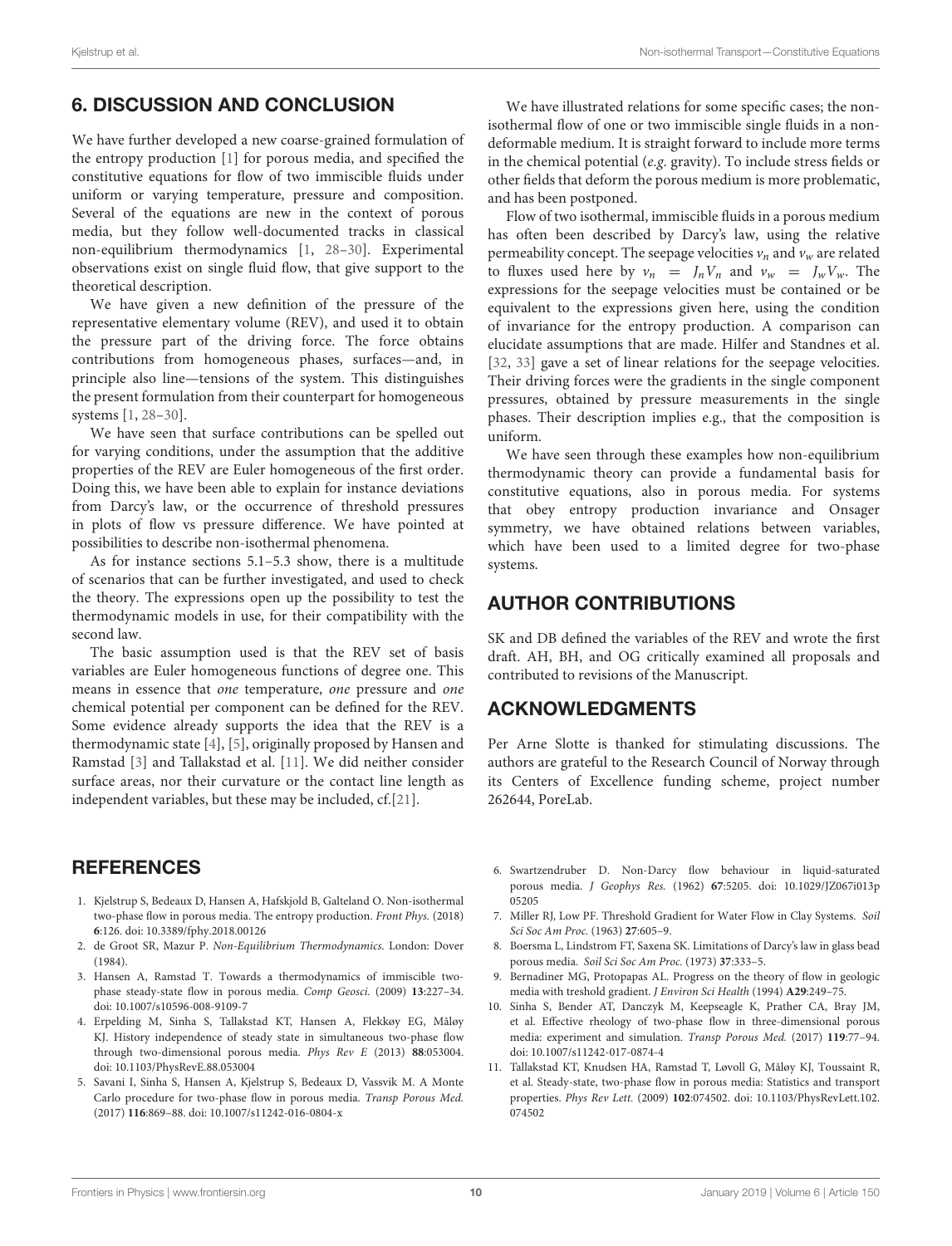- <span id="page-10-0"></span>12. Sinha and Hansen Sinha S, Hansen A. Effective rheology of immiscible two-phase flow in porous media. Europhys Lett. (2012) **99**:44004. doi: [10.1209/0295-5075/99/44004](https://doi.org/10.1209/0295-5075/99/44004)
- <span id="page-10-1"></span>13. Kjelstrup S, Bedeaux D. Non-Equilibrium Thermodynamics of Heterogeneous Systems. Singapore: Wiley (2008).
- <span id="page-10-2"></span>14. Barragan VM, Kjelstrup S. Thermo-osmosis in membrane systems. J NonEq Thermodyn. (2017) **42**:217–36. doi: [10.1515/jnet-2016-0088](https://doi.org/10.1515/jnet-2016-0088)
- <span id="page-10-3"></span>15. Costeseque P, Pollak T, Platten JK, Marcoux M. Transient-state method for coupled evaluation of Soret and Fick coefficients, and related tortuosity factors, using free and porous packed thermodiffusion cells: applications to CuSO<sup>4</sup> aqueous solution (0.25 M). Eur Phys J E (2004) **15**:249–53. doi: [10.1140/epje/i2004-10064-6](https://doi.org/10.1140/epje/i2004-10064-6)
- <span id="page-10-4"></span>16. Colombani J, Galliero G, Duguay B, Caltagirone JP, Montel F, Bopp PA. A molecular dynamics study of the thermal diffusion in a porous medium. Phys Chem Chem Phys. (2002) **4**:313–21. doi: [10.1039/B106800H](https://doi.org/10.1039/B106800H)
- <span id="page-10-5"></span>17. H Davarzani MQ M Marcoux. Theoretical predictions of the effective thermodiffusion coefficients in porous media. Int J Heat and Mass Transfer (2010) **53**:1514–28. doi: [10.1016/j.ijheatmasstransfer.2009.11.044](https://doi.org/10.1016/j.ijheatmasstransfer.2009.11.044)
- <span id="page-10-6"></span>18. Keulen L, van der Ham LV, Kuipers NJM, Hanemaaijer JH, Vlugt TJH, Kjelstrup S. Membrane distillation against a pressure difference. J Membr Sci. (2017) **524**:151–62. doi: [10.1016/j.memsci.2016.10.054](https://doi.org/10.1016/j.memsci.2016.10.054)
- <span id="page-10-7"></span>19. Hassanizadeh SM, Gray WG. Mechanics and thermodynamics of multiphase flow in porous media including interphase boundaries. Adv Water Resour. (1990) **13**:169–86.
- <span id="page-10-8"></span>20. Gray WG, Hassanizadeh SM. Macroscale continuum mechanics for multiphase porous-media flow including phases, interfaces, common lines and commpon points. Adv Water Resour. (1998) **21**:261–81.
- <span id="page-10-9"></span>21. McClure JE, Armstrong RT, Berrill MA, Schluter S, Berg S, Gray WG, et al. A geometric state function for two-fluid flow in porous media. arXiv:1805.11032 (2018). doi: [10.1103/PhysRevFluids.3.084306](https://doi.org/10.1103/PhysRevFluids.3.084306)
- <span id="page-10-10"></span>22. Hansen A, Sinha S, Bedeaux D, Kjelstrup S, Gjennestad MA, Vassvik M. Relations between seepage velocities in immiscible, incompressible two-phase flow in porous media. Front Phys. (2018) **6**. doi: [10.1007/s11242-018-1139-6](https://doi.org/10.1007/s11242-018-1139-6)
- <span id="page-10-11"></span>23. Flekkøy EG, Pride SR, Toussaint R. Onsager symetry from mesoscopic time reversibility and the hydrodynamic dispersion tensor for coarse-grained systems. Phys Rev E. (2017) **95**:022136. doi: [10.1103/PhysRevE.95.022136](https://doi.org/10.1103/PhysRevE.95.022136)
- 24. Pride S, Vasco D, Flekkøy E, Holtzmann R. Dispersive transport and symmetry of the dispersion tensor in porous media. Phys Rev E (2017) **95**:043103. doi: [10.1103/PhysRevE.95.043103](https://doi.org/10.1103/PhysRevE.95.043103)
- <span id="page-10-12"></span>25. Burelbach J, Bruckner DB, Frenkel D, Eiser E. Thermophoretic forces on a mesoscopic scale. Soft Matter. (2018) **14**:7446–54. doi: [10.1039/C8SM01132J](https://doi.org/10.1039/C8SM01132J)
- <span id="page-10-13"></span>26. Li SX, Pengra DB, Wong P. Onsager's reciprocal relation and the hydraulic permeability of porous media. Phys Rev E. (1995) **51**:5748–51.
- <span id="page-10-14"></span>27. Sinha S, Hansen A, Bedeaux D, Kjelstrup S, Savani I, Vassvik M. Effective rheology of bubbles moving in a capillary tube. Phys Rev E (2013) **87**:025001. doi: [10.1103/PhysRevE.87.025001](https://doi.org/10.1103/PhysRevE.87.025001)
- <span id="page-10-15"></span>28. Stavermann AJ. Non-equilibrium thermodynamics of membrane processes. Trans Farad Soc. (1952) **48**:176–85.
- <span id="page-10-16"></span>29. Katchalsky A, Curran PF. Nonequilibrium Thermodynamics in Biophysics. Cambridge, MA: Harvard University Press (1965).
- <span id="page-10-17"></span>30. Førland KS, Førland T, Ratkje SK. Irreversible Thermodynamics. Theory and Applications. Chichester: Wiley (1988).
- <span id="page-10-18"></span>31. Konrad JM. Frost susceptibility related to soil index properties. Can Geotech J. (1999) **36**:403–17.
- <span id="page-10-19"></span>32. Hilfer R. Macroscopic equations of motion for two phase flow in porous media. Phys Rev E (1998) **58**:2090.
- <span id="page-10-20"></span>33. Standnes DC, Evje S, Andresen PØ. A novel relative permeability model based on mixture theory approach accounting for solid-fluid and fluid-fluid interaction. Transp Porous Med. (2017) **119**:707–38. doi: [10.1007/s11242-017-0907-z](https://doi.org/10.1007/s11242-017-0907-z)

**Conflict of Interest Statement:** The authors declare that the research was conducted in the absence of any commercial or financial relationships that could be construed as a potential conflict of interest.

Copyright © 2019 Kjelstrup, Bedeaux, Hansen, Hafskjold and Galteland. This is an open-access article distributed under the terms of the [Creative Commons Attribution](http://creativecommons.org/licenses/by/4.0/) [License \(CC BY\).](http://creativecommons.org/licenses/by/4.0/) The use, distribution or reproduction in other forums is permitted, provided the original author(s) and the copyright owner(s) are credited and that the original publication in this journal is cited, in accordance with accepted academic practice. No use, distribution or reproduction is permitted which does not comply with these terms.